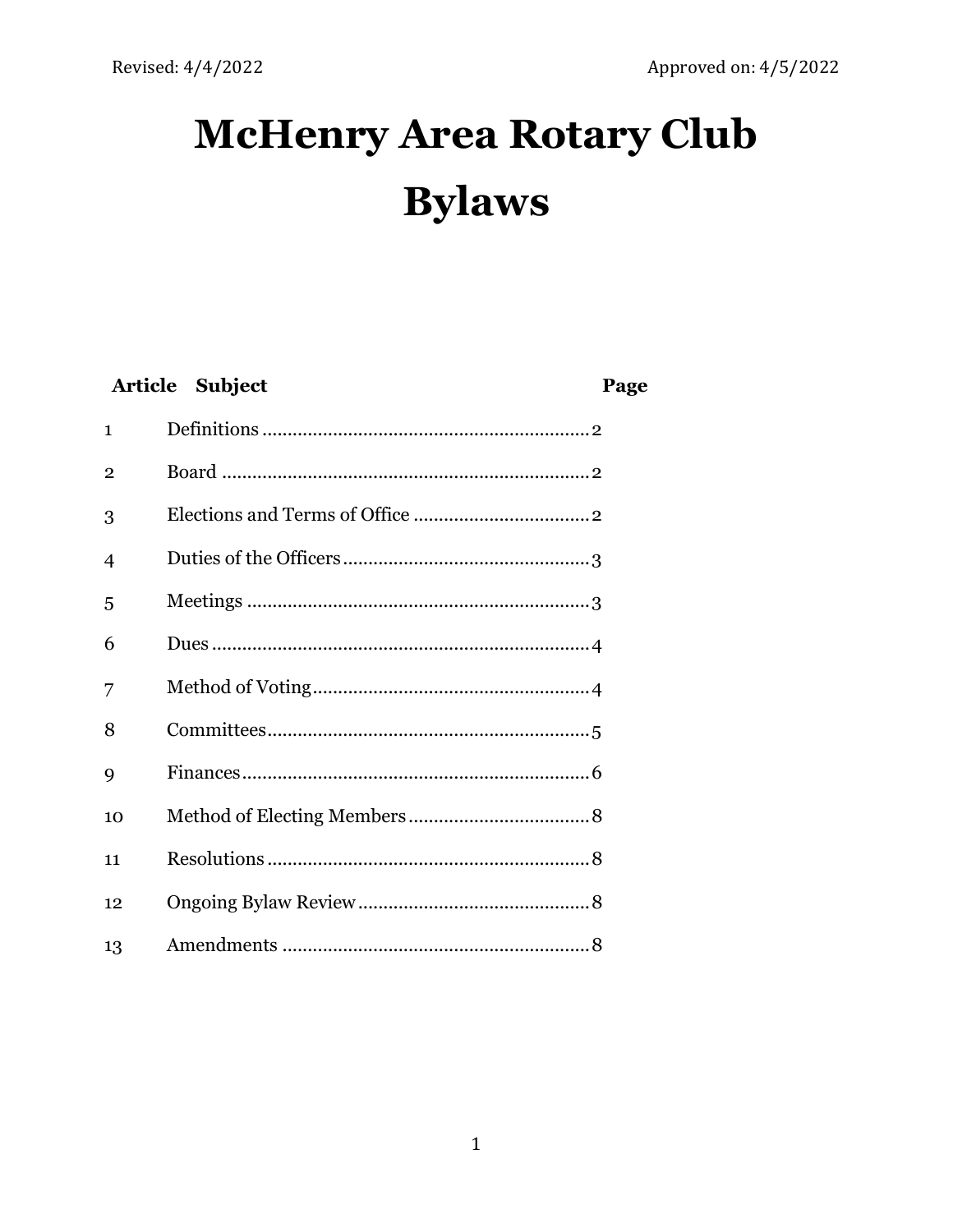# **Bylaws of the McHenry Area Rotary Club**

#### **Article 1 Definitions**

| 1. Board:         | The board of directors of this club.                                                                                                                                                                      |
|-------------------|-----------------------------------------------------------------------------------------------------------------------------------------------------------------------------------------------------------|
| 2. Director:      | A director on this club's board.                                                                                                                                                                          |
| 3. Member:        | A member, other than an honorary member, of this club.                                                                                                                                                    |
| 4. Quorum:        | The minimum number of participants who must be present when a<br>vote is taken: one-third of the club's members for club decisions and a<br>numerical majority of the directors for club board decisions. |
| $5. \mathrm{RI}:$ | Rotary International.                                                                                                                                                                                     |
| 6. Year:          | The 12-month period beginning 1 July.                                                                                                                                                                     |

#### **Article 2 Board**

Section 1 – The governing body of this club is its board of directors, consisting of, at a minimum, the president, immediate past president, president-elect, secretary, and treasurer.

Section 2 – The board of the club shall always consist of an odd number of directors with voting privileges. If there is ever a time when the board has an even number of voting board members, then the board shall appoint an additional director with voting privileges so that no board votes can end with a split decision.

Section 3 – During the 2020-2021 Rotary Year, there will be two immediate past presidents due to the merger and previous presidents, and to accommodate an odd number of board members, we will also have a "director" board position.

### **Article 3 Elections and Terms of Office**

- Section  $1 -$ One month before elections, members nominate candidates for president elect, secretary, treasurer, and any open director positions.
- Section 2 The candidate who receives a numerical majority of votes for each office is declared elected to that office.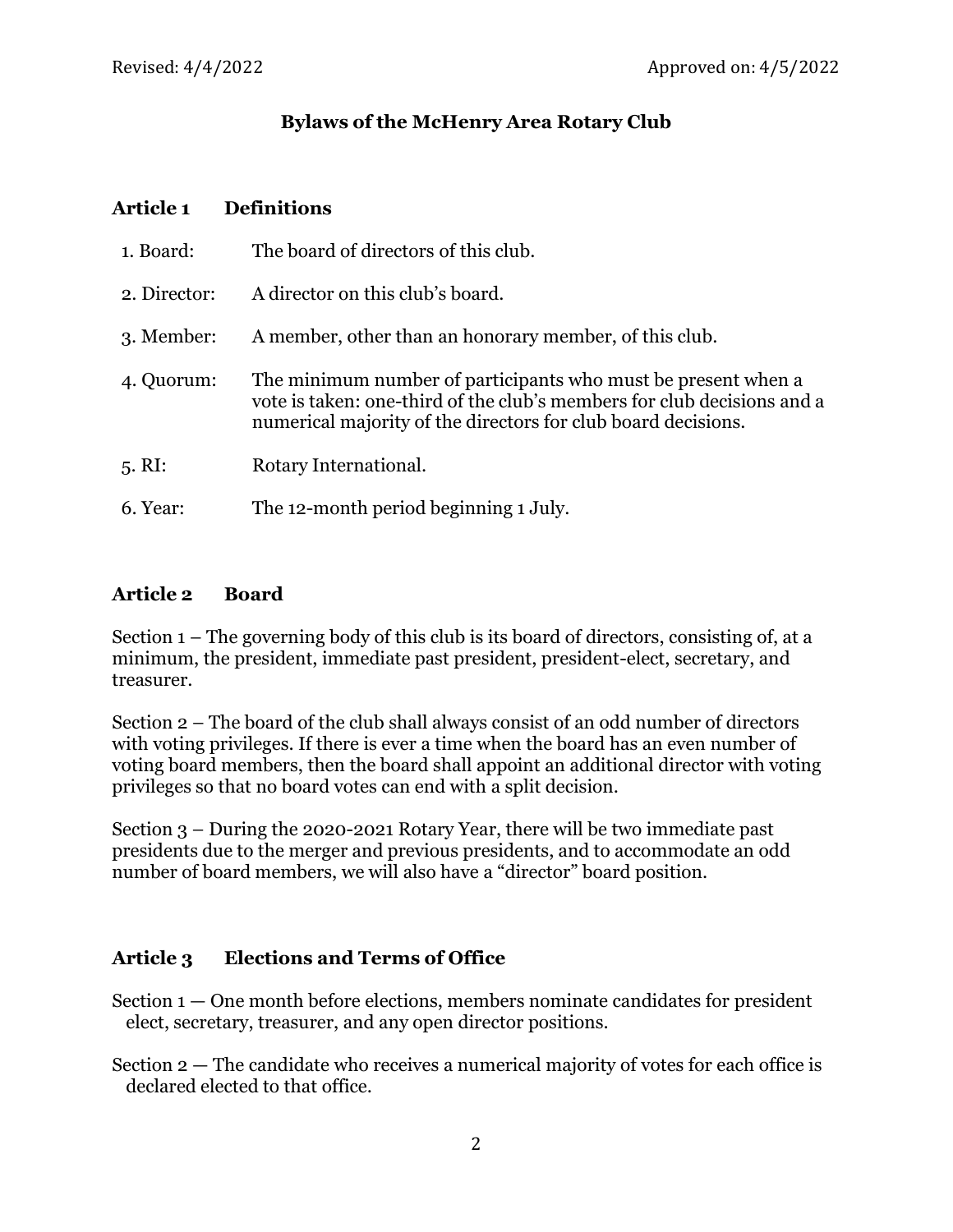- Section 3 If any officer or board member vacates their position, the remaining members of the board will appoint a replacement.
- Section  $4 -$  If any officer-elect or director-elect vacates a position, the remaining members of the board-elect will appoint a replacement.
- Section 5 If any Director-elect vacates a position, the remaining members of the board elect will appoint a replacement, without the necessity of a member vote.
- Section 6 If any member of the board holds more than one position, they will only constitute one board position for the sake of voting rights.
- Section 7 The terms of office for all board positions are one year.
- Section 8 Each director shall continue to serve in the capacity of their elected role until a director's successor is nominated and elected.
- Section 9 Directors may serve more than one continuous term and multiple years if no successor is elected or the director is nominated and elected to continue in their office.

#### **Article 4 Duties of the Officers**

- Section  $1 -$  The president presides at club and board meetings.
- Section 2 The immediate past president serves as a director on the club board.
- Section 3 The president-elect prepares for his or her year in office, serves as a director, and presides at club and board meetings when the president is absent.
- Section  $4 A$  director attends club and board meetings.
- Section  $5$  The secretary keeps membership records and meeting minutes.
- Section 6 The treasurer oversees all funds and provides an accounting of them.

#### **Article 5 Members**

- Section  $1 A$  member in good standing shall be defined as being current on dues or not more than 2 quarters behind.
- Section  $2 -$  Only members in good standing can vote on club matters or hold any club position including committee chair, officer or any board position.
- Section 3 Any member 3 or more quarters behind in dues shall be suspended from membership until dues are current.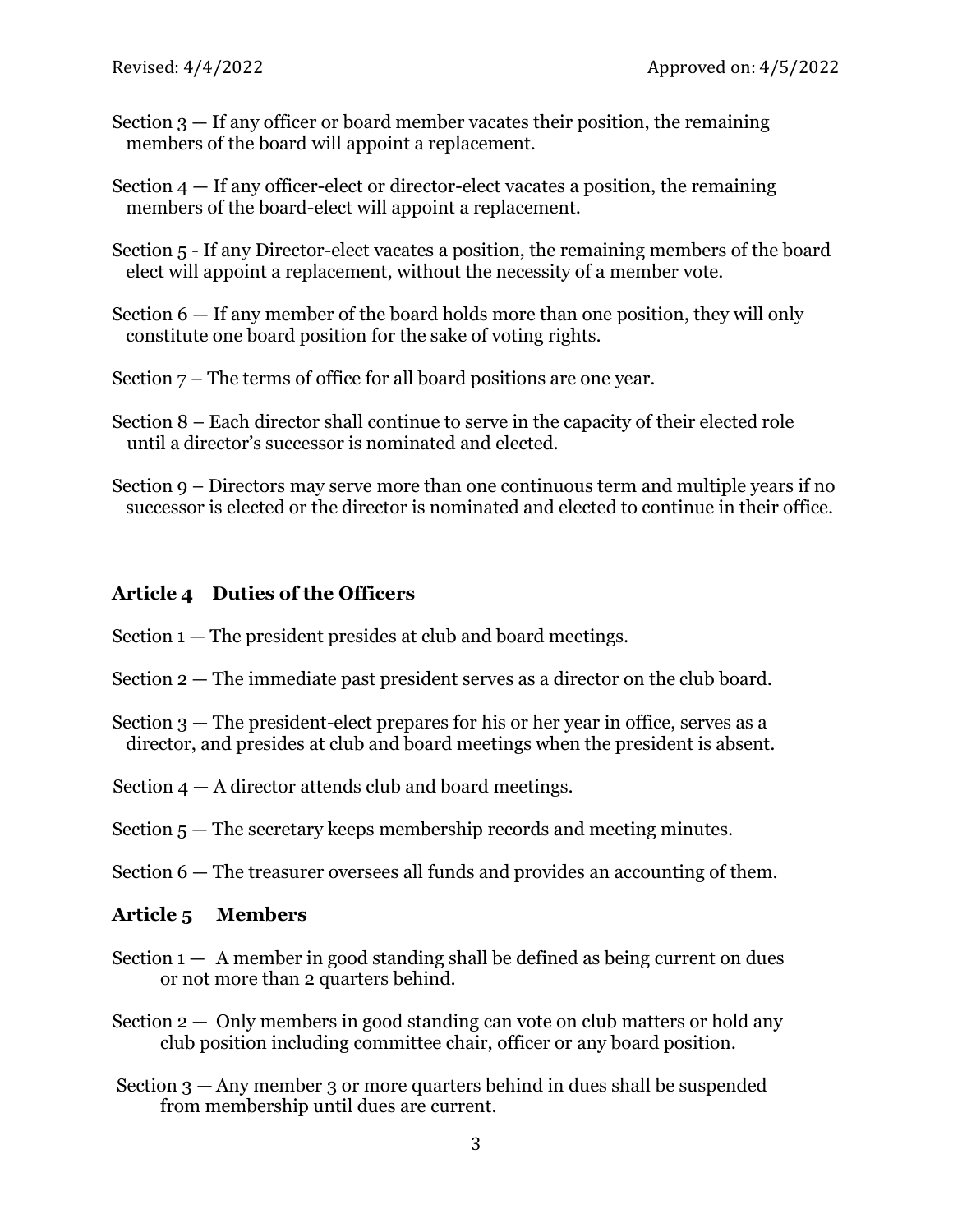# **Article 5 Committees**

- Section  $1 -$  Club Service duties to include club administration, membership, Paul Harris, Polio Plus, club meeting schedule, meeting set up, speakers for meetings, social calendar and public relations.
- Section 2 Community Service duties include local community projects, Blues Brews and BBQs and vocational project and services.
- Section 3 Project Committee duties include working with other committee chairs and members to review and vet grant requests. The committee may suggest an amount different from the amount requested.
- Section 4 Youth Service duties include youth scholarships and grants, RYLA and Interact.
- Section 5 International Service review and vet international service projects and submit to the project committee for review as necessary.
- Section 6 The president is an ex officio member of all committees.
- Section 7 The President-Elect, President, and immediate Past President shall work together to ensure continuity of leadership and succession planning for committees. When feasible and to ensure consistency, Committee Members should be appointed to the same Committee for three (3) Years. The President-Elect is responsible for appointing Committee Members to fill vacancies, appointing Committee Chairs, and conducting planning meetings prior to the start of the President-Elect's Year in office as President.
- Section 8 Each committee's chair is responsible for the regular meetings and activities of the committee, supervises and coordinates its work, and reports to the board on all committee activities. Committee chairs are requested to submit reports to the board monthly, to be discussed at the board meeting.
- Section 9 —Nominating Committee The immediate past president, president, and president-elect shall serve as the clubs nominating committee, along with any other club members invited by the president.

# **Article 6 Meetings**

Section  $1 - An$  annual meeting of this club is held no later than 31 December to elect the officers and directors who will serve for the next Rotary year.

Section 2 — This club meets every Wednesday, at 7:30am on the first and third weeks of the month, and 12:00pm on the second and fourth weeks of the month; months with a fifth Wednesday will have a non-business social meeting at a time determined by the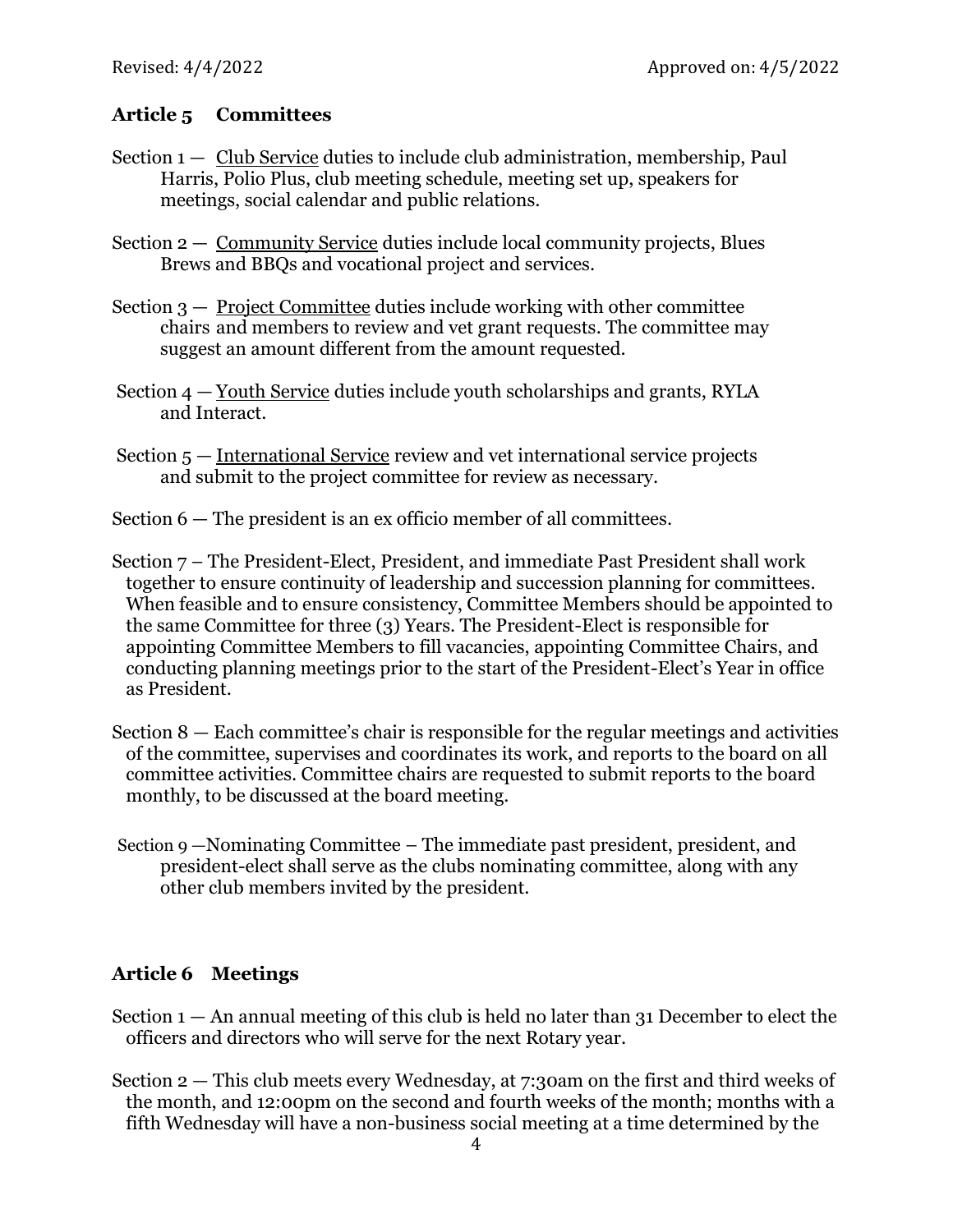president. Reasonable notice of any change or cancellation of the regular meeting will be given to all club members.

- Section 3 Board meetings are held each month. Special meetings of the board may be called with reasonable notice by the president or upon the request of two directors.
- Section 4 All meetings may be conducted electronically or in person, with the format at the discretion of the president or committee chair, as long as reasonable notice and instructions for attending is provided to all club members relevant to the group called to assemble.

# **Article 7 Dues and Fees**

Section 1 – Annual club dues are \$375.00. They are to be paid quarterly, semi-annually, or annually. Annual club dues include RI per capita dues, subscriptions to an official magazine, district per capita dues, club fees to cover overhead expenses, and any other Rotary or district per capita assessment.

Section 2 - Meals at meetings are not part of club dues and are to be paid by each member individually based on their choice of meal.

Section 3 – If the club decides that a change in dues is required, then it shall be put forth as an amendment to these club bylaws as Article 6 Section 1 would need to be changed. Any change to the dues for the club would go into effect for the Rotary Year following the voted upon change, with the exception of the dues owed for the 2020-2021 Rotary year, as the Rotary year is already underway when dues were being finalized in accordance with the merger proposal voted on by both the Rotary Club of McHenry and the Rotary Club of McHenry-Sunrise.

# **Article 8 Method of Voting**

Section 1 - The business of this club is conducted by voice a show of hands, during club meetings, except in the election of officers and directors, which is conducted by ballot. The board may also provide a ballot for a vote on some resolutions.

Section 2 – If a resolution requires a vote by the club, committee, or board outside of a meeting time may call for a vote via email as long as all members of the club, committee, or board are included in the communication. The vote shall be open for at least seventytwo (72) hours from sending the email. The email vote can be considered decided in less than that time frame if there is a numerical majority of membership, committee, or board votes for or against the proposal within less than seventy-two hours.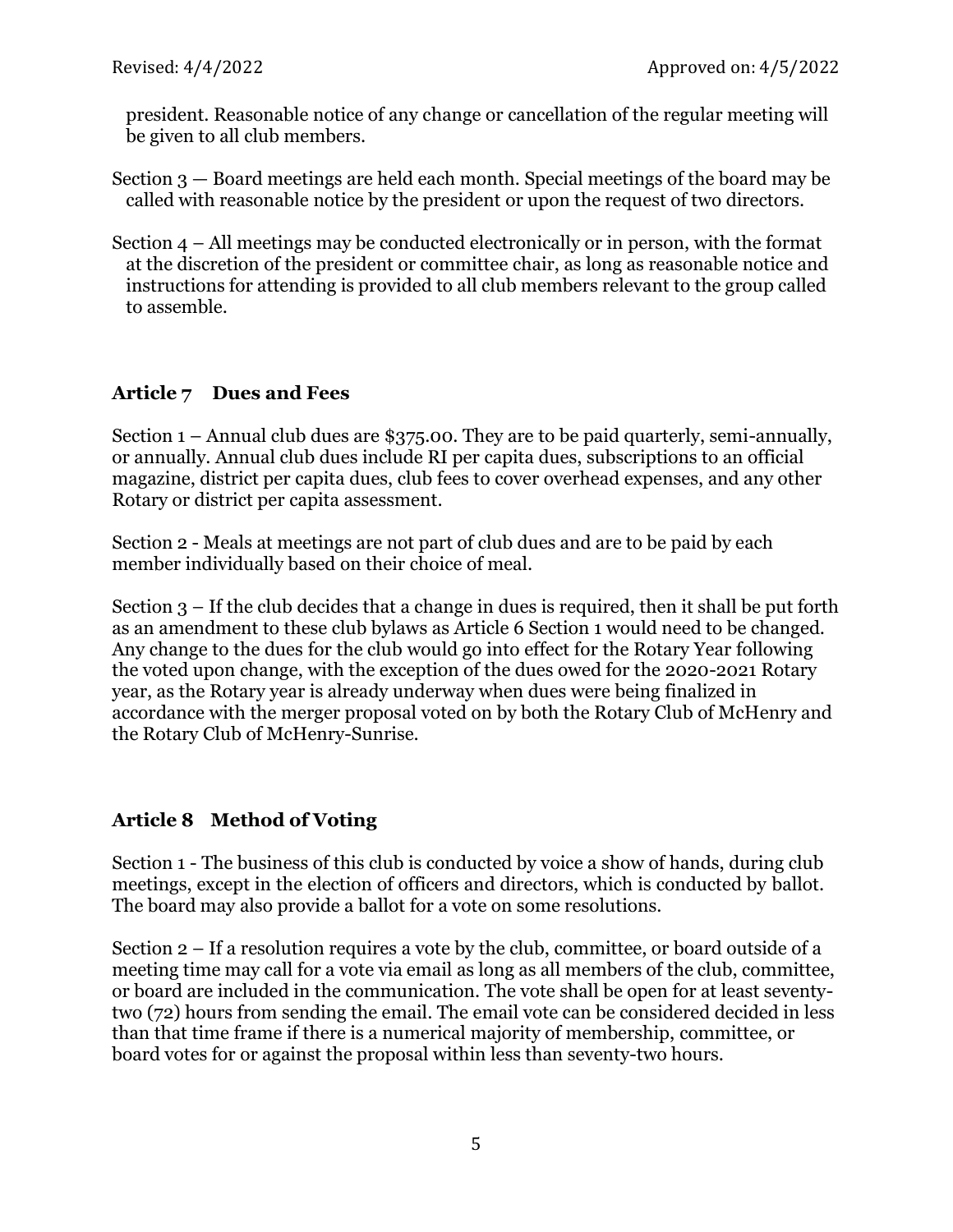Section 3 – For the purposes of voting, all matters shall be resolved with a numerical majority of voting members, with the exception being the amendment of these by-laws which is discussed in Article 13.

## **Article 9 Finances**

- Section 1 The Board shall prepare an Annual Budget of estimated income and expenditures, which shall stand as the limit of expenditures for these purposes, unless otherwise ordered by action of the Board. The Annual Budget shall be broken into two (2) separate parts: one in respect of Club operations and one in respect of charitable/service operations. The proposed budget shall be put forth to the club for a vote before it is enacted.
- Section 2 The treasurer deposits club funds in a financial institution or institutions designated by the board, divided into two accounts: one for club operations and one for service projects.
- Section 3 Bills are paid by the treasurer or another authorized officer and approved by two other officers or directors.
- Section  $4 A$  qualified person conducts a thorough annual review of all financial transactions.
- Section 5 Club members will receive an annual financial statement of the club. A midyear financial report, with current and previous year income and expenses, is presented at the annual meeting.
- Section 6 The fiscal year is from 1 July to 30 June.

Section 7 – Foundation

The Club and its Members elected to form the Rotary Club of McHenry Charitable Foundation, Inc. to fund ongoing charitable/service operations on a tax-exempt basis and to ensure continued sustainability of the Club's charitable/service operations.

(a) General – The Club authorized the Articles of Incorporation (as amended from time to time, the "Foundation Articles") incorporating the Rotary Club of McHenry Charitable Foundation, Inc. as the Foundation. Such Foundation Articles were executed on December 6, 2007 and filed in the Illinois Secretary of State's Office on December 13, 2007. Thereafter, all Club funding "in respect of charitable/service operations" has been delegated to and accepted by the Foundation. A bank account and investment accounts have been established by the Foundation to manage and invest such funds.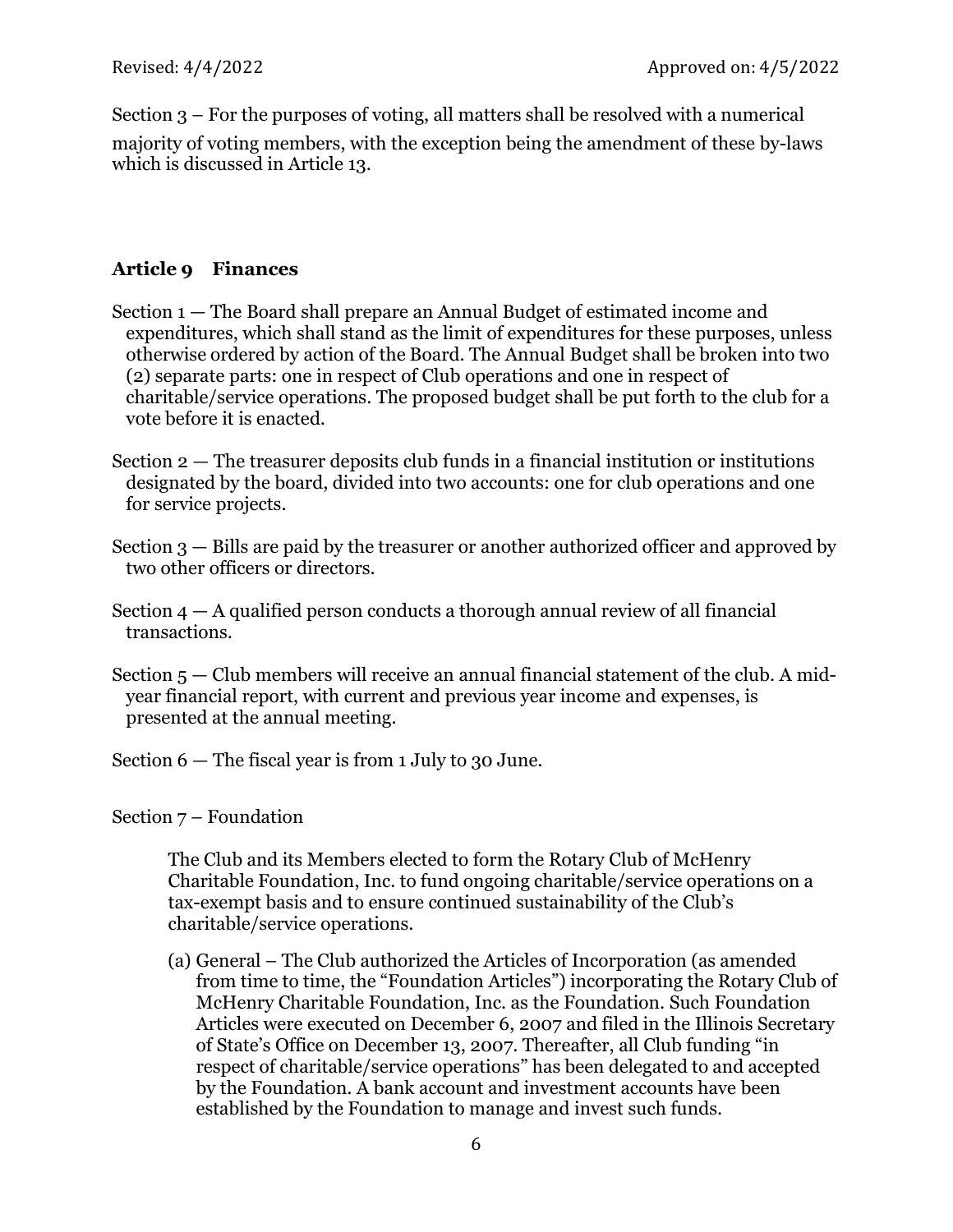- (b) Foundation Membership Section FB-3.1. Foundation Membership of the Rotary Club of McHenry Charitable Foundation, Inc. By-Laws (as amended from time to time, the "Foundation By-Laws") provides: "All Members in good standing of the Club shall be members of the Foundation" and Section FB-3.4 provides: "All funds of the Foundation shall be separated from and not co-mingled with the funds of the Club." In other words, each Member of the Club is simultaneously a Foundation Member.
- (c) Retained Discretion Through the Operating Agreement and the Service Projects Committee, the Members of the Club have retained discretion over the Charitable/Service Budget and the distribution thereof pursuant to OA Article 5: Development and Allocations of the Charitable/Service Budget.
- (d) Continued Exercise of Retained Discretion Such retained discretion is exercised by the Members through Bylaws Article 7: Method of Voting, this Bylaws Article 9: Finances, the Service Projects Committee, Section OA-5.3(d) Member Vote, Bylaws Article 13: Amendments of the Club's Bylaws, and Article 22: Amendments of the Club's Constitution.
- (e) Section OA-1.3. Coextensive Operation of the Club and the Foundation To facilitate the exercise of the retained discretion referenced above and continued exercise of retained discretion, Section OA-1.3. Separate Operation of the Club and the Foundation of the Operating Agreement specifies both the simultaneous matters occurring in the normal course of business of the Club and the Foundation as well as the distinctly separate and different roles of officers and directors of the Club and the Foundation.

#### (f)

### **Article 10 Method of Electing Members**

- Section  $1 A$  member proposes a candidate for membership to the board and/or the membership committee, or another club proposes one of its transferring or former members.
- Section 2 The board approves or rejects the candidate's membership within 30 days and notifies the proposing member of its decision. The board will then inform the club of the decision to accept or reject the member. If a club member submits to the board a written objection to their decision within five (5) days of the announced decision, then the board shall review the objections and have a new vote on membership after objections have been considered.
- Section 3 If the board approves the candidate's membership, the prospective member is invited to join the club.